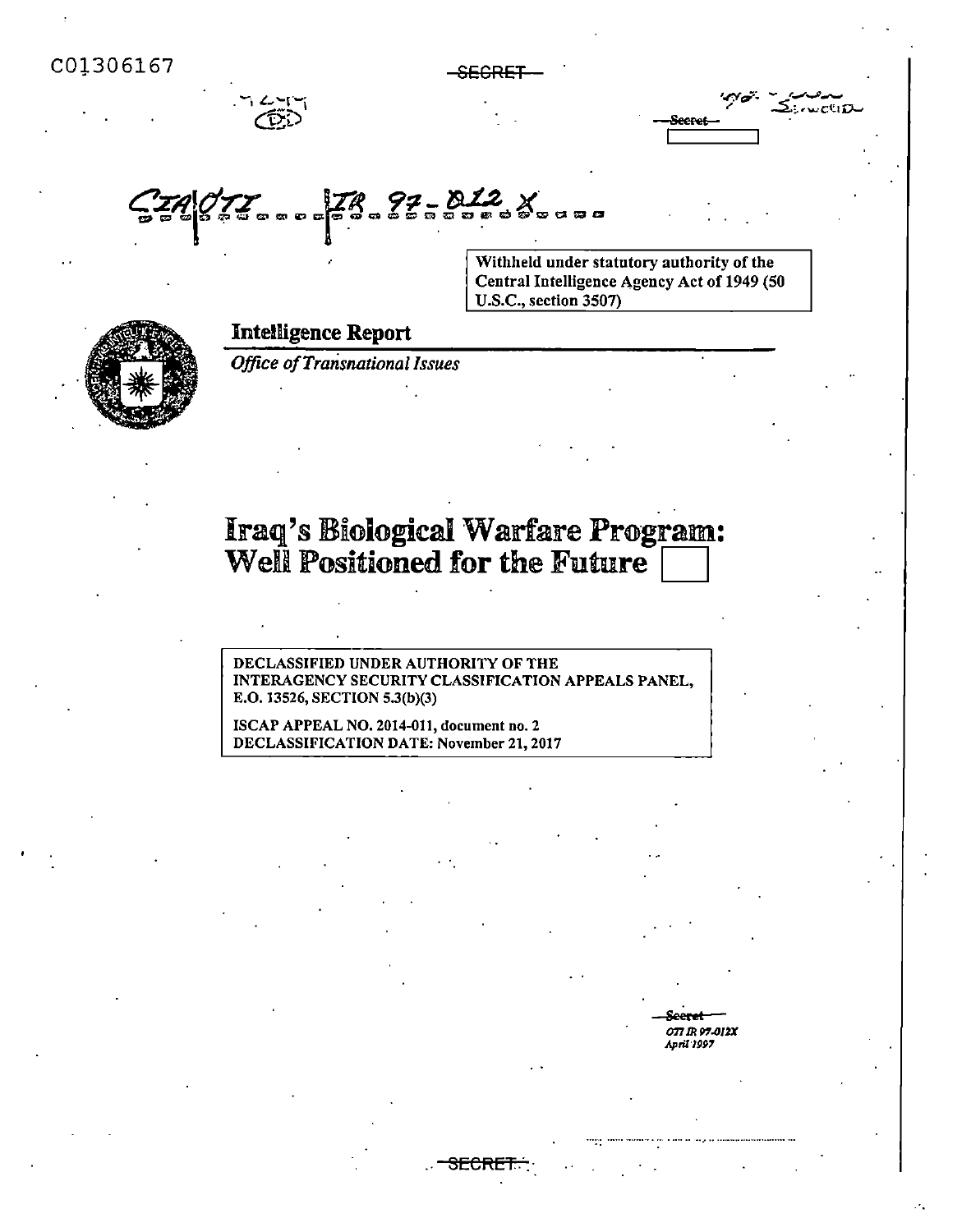# C01306167

### National Security **Information**

Dissemination Control Abbreviations

#### **Unauthorized Disclosure** Subject to Criminal Sanctions

**TL BY:** CL REASON: 1.5(a), (b), (c), (d), (e) DECL ON: X1 DRV FROM: Multiple Sources TN: 02119 Withheld under statutory authority of the

Central Intelligence Agency Act of 1949 (50 U.S.C., section 3507)

All material on this page is Confidential-

Contact Office of Transnational Issues, Nuclear, Biological, and Chemical Division,

<del>-SECRET</del>

SECRET-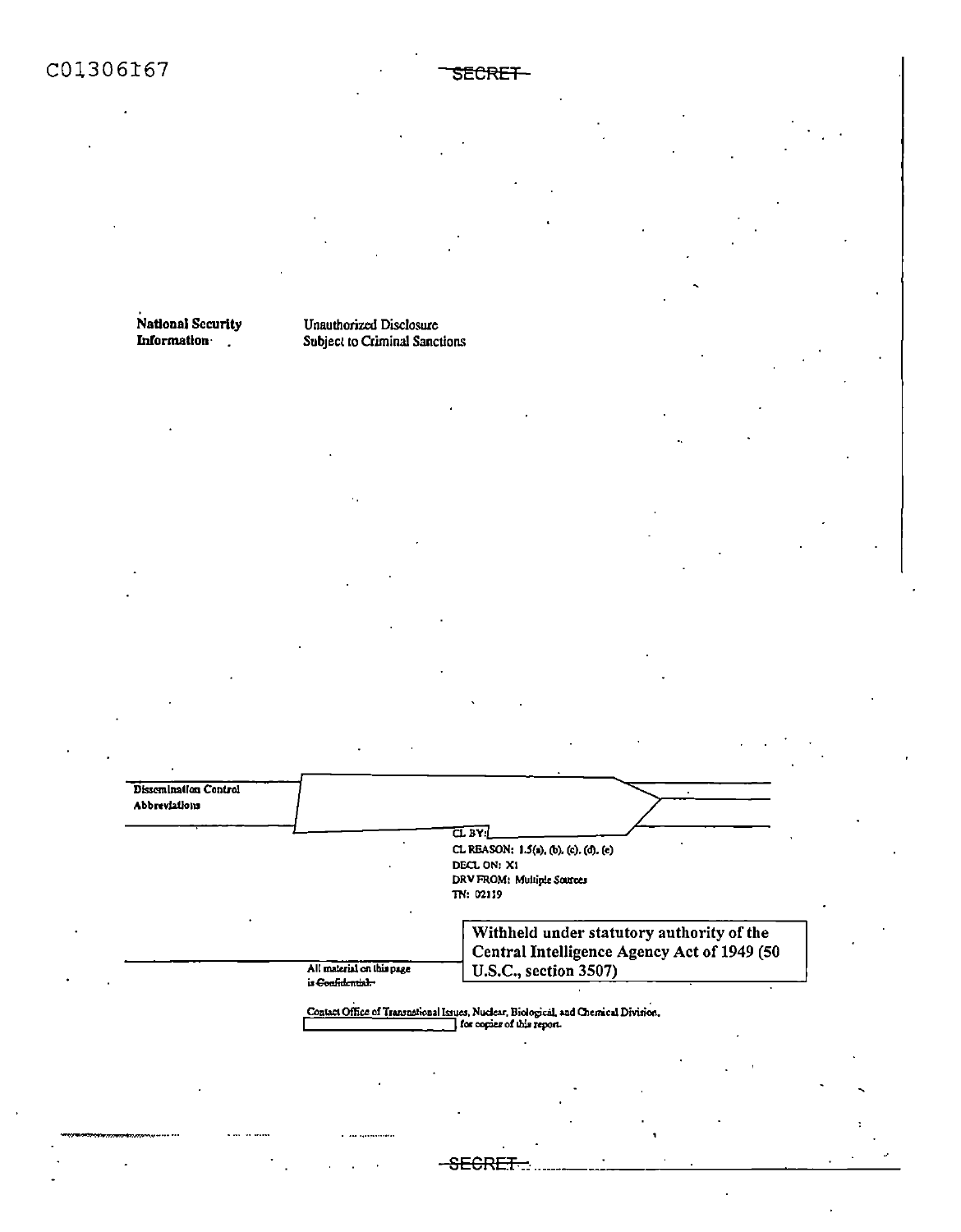-SECRET

Withheld under statutory authority of the Central Intelligence Agency Act of 1949 (50 U.S.C., section 3507)



**Intelligence Report** 

**Office of Transnational Issues** 

# **Iraq's Biological Warfare Program:** Well Positioned for the Future

This report was prepared by Office of Transnational Issues. Comments and queries are welcome and may be directed to Nuclear, Biological, and Chemical Group, on [

> Withheld under statutory authority of the Central Intelligence Agency Act of 1949 (50 U.S.C., section 3507)

> > E<del>CRFJ</del>

Reverse Blank

erat. 071 IR 97-012X April 1997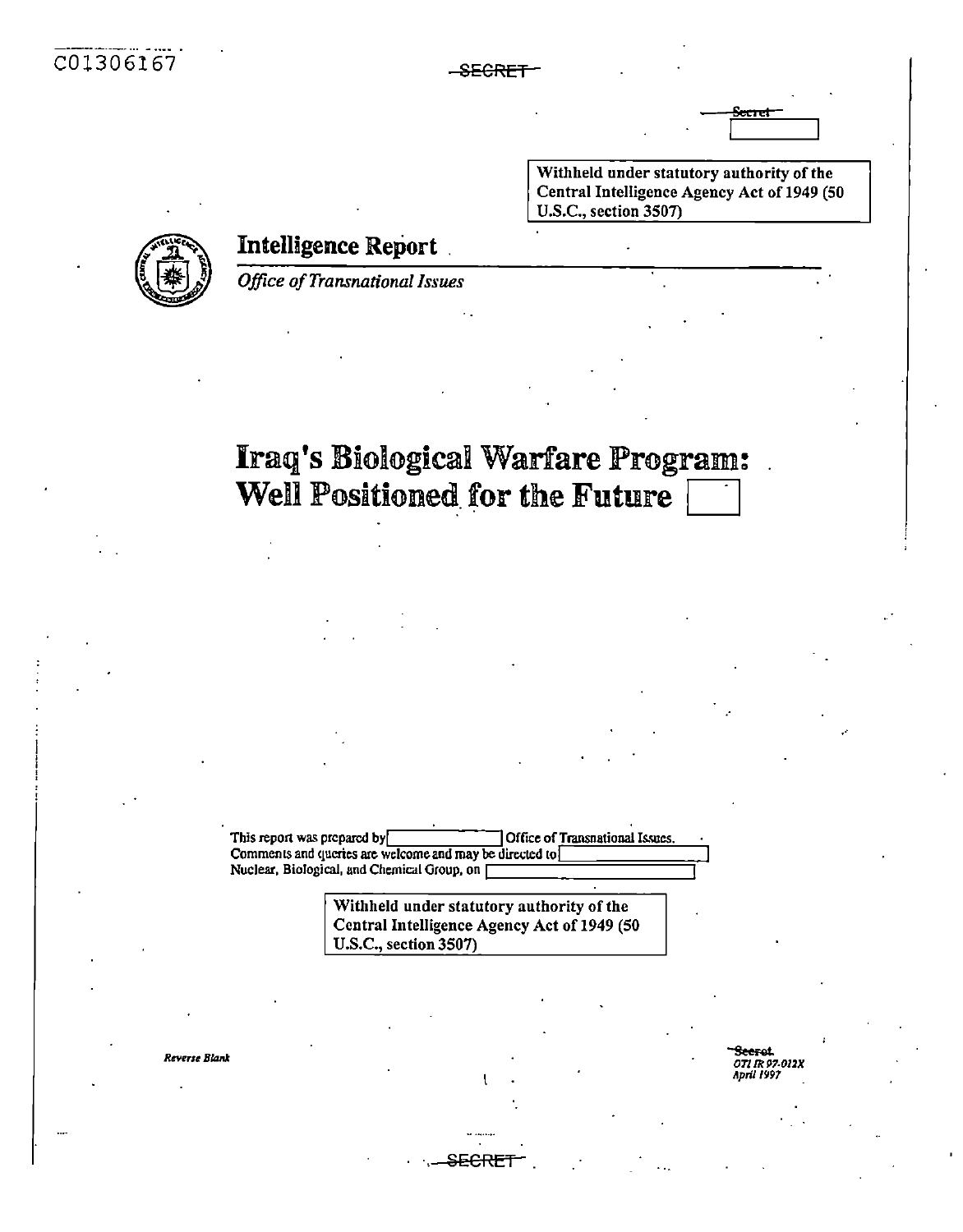C01306167 SECRET

Key Findings *lnfonnaUon* **available**  *as of* **J4 April 1991 MU** 111~ **In** *thl.r report.* 

Withheld under statutory authority of the Central Intelligence Agency Act of 1949 (50) U.S.C., section 3S07)



## Iraq's Biological Warfare Program: Well Positioned for the Future  $\vert$

Despite six years of UNSCOM inspections, Iraq has only reluctantly offered details of its biological warfare (BW) program:

- Iraq did not acknowledge any work beyond basic research until Husayn Kamil's 1995 defection forced it to admit to an offensive program that had achieved large-scale production, weaponization, and deployment.
- Evidence from multiple sources indicates that Iraq still is hiding details of Its prewar program, including additional agents, munitions, and a doctrine for use.

*Throughout the postwarperiod, Iraq* has *continued weapons*applicable research in the guise of legitimate biological production. *This research has allowed Baghdad to de"elop a better understanding ofagent production and weaponization and to maintain the technical· expertise ofits B W personnel* 

- Iraq has perfected techniques for drying organisms in a respirable panicle size range.
- Dispersal trials with a biopesticide-a close analogue to anthraxhave provided Iraq with valuable data for BW agent dissemination.  $\lfloor \ldots \rfloor$

Iraq is using sanctions and the inspection process as an opportunity to further its program and to increase its self-sufficiency. *Iraq's new*  found strengths will increase the difficulty of detecting and tracking *the program in the fuhue,* ·

- Repeated questioning by inspectors has drawn Iraqi attention to more advanced munitions such as bomblets and 10 additional agents, specilically plague and smallpox.
- Iraq now has the design and manufacturing facilities to indigenously produce its.own biological production,cquipmenl, thereby decreasing reliance on foreign suppliers.
- Iraqi officials have stated that a long-term goal was to build dualuse facilities that could be converted from civilian production to biological weapons production when needed.

Withheld under statutory authority of the Central Intelligence Agency Act of 1949 (SO U.S.C., section 3S07)

**iii 8eeret** *OT/ IR 97·012X April 1991* 

SEGRET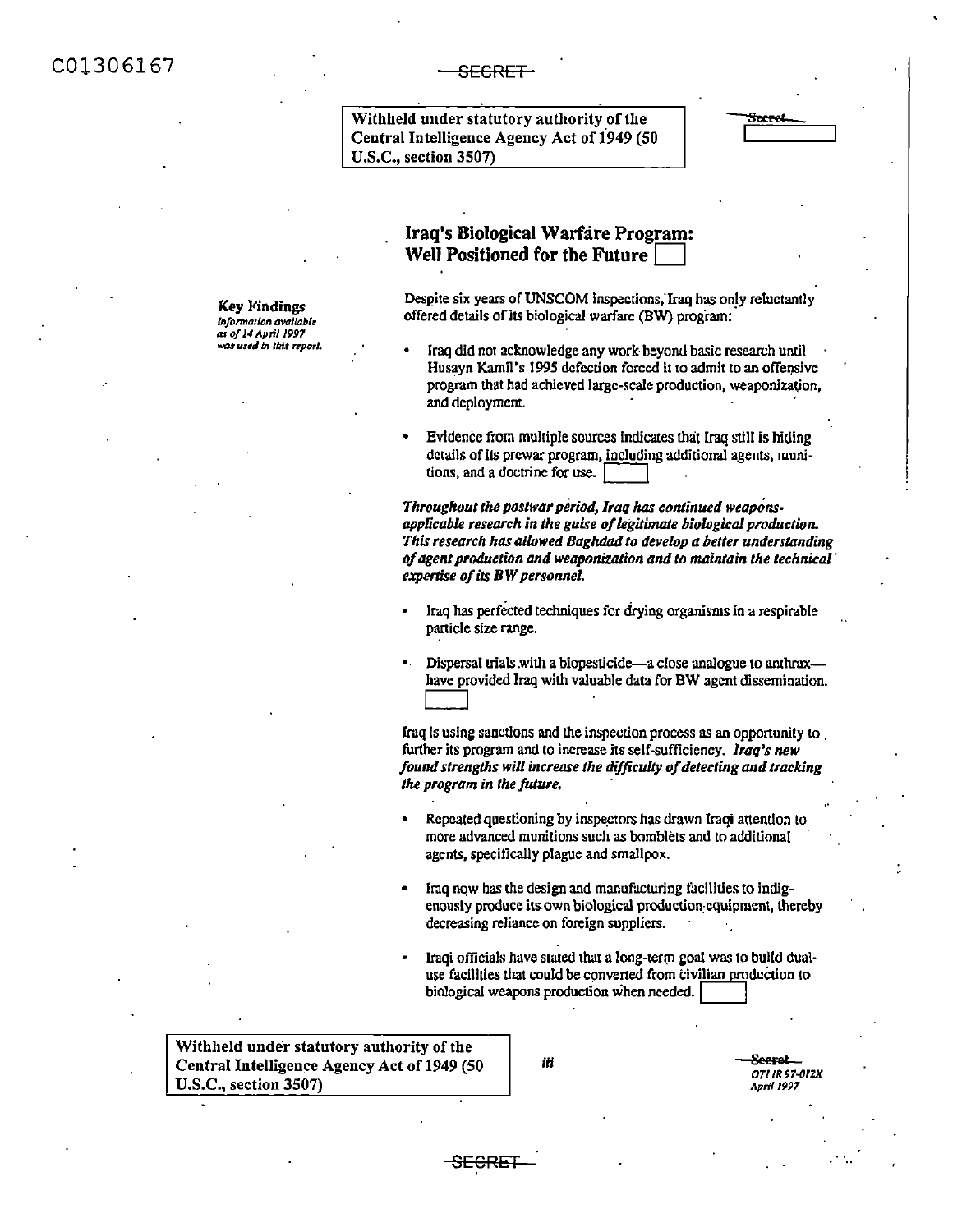

-SECRET-

Withheld under statutory authority of the Central Intelligence Agency Act of 1949 (50 U.S.C., section 3507)

iv

<del>SECRE</del>

Barring a change in government or attitudes, Iraq will probably resurrect its BW program once sanctions are lifted or the **UNSCOM** presence is reduced.

- Approximately five years after sanctions cease, we estimate that  $\bullet$ Iraq will have a consolidated in-country expertise on agent production and will be moving toward more efficient and flexible dissemination systems.
- Iraq is likely to investigate the application of genetic engineering to BW agents and may continue earlier research on mixing  $a$  gents.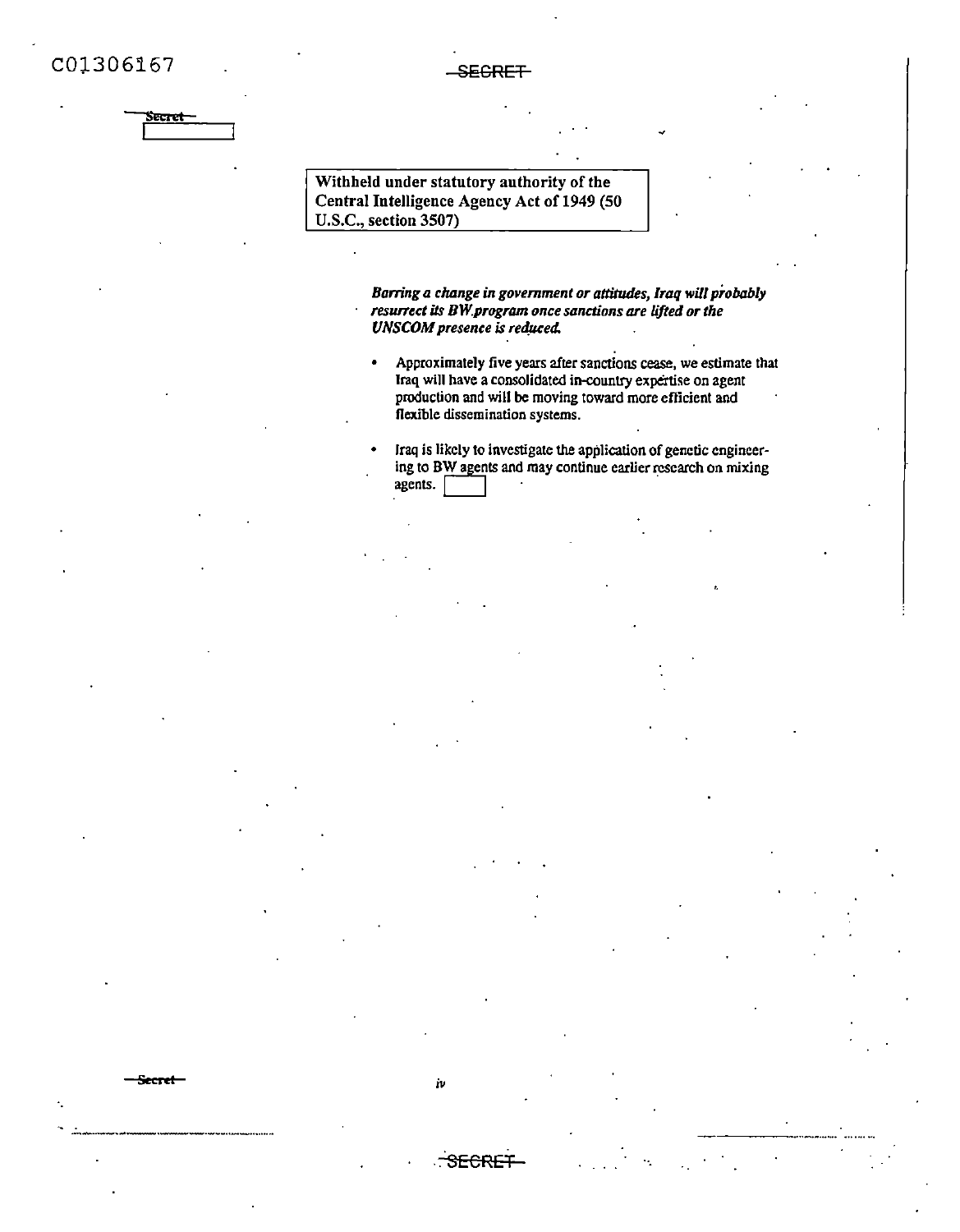Withheld under statutory authority of the<br>Central Intelligence Agency Act of 1949 (50<br>U.S.C., section 3507)

| <b>Secret-</b> |  |
|----------------|--|
|                |  |
|                |  |

# **Contents**

|                                                                             | Page |
|-----------------------------------------------------------------------------|------|
| Key Findings                                                                | iii  |
| BW Program: More Sophisticated Than Declared                                |      |
| Agents: Incapacitating to Lethal                                            |      |
| Suspect Agents not Declared                                                 |      |
| BW Agent Production Enhancement                                             |      |
| Production Techniques                                                       |      |
| Production Capability: Above Declared Production                            |      |
| Munitions: Less than Ideal                                                  |      |
| Military Doctrine                                                           | ۰6   |
| Lessons Learned since 1991                                                  | 6    |
| Continued Covert Weapons Research                                           |      |
| Self-Sufficiency: A Negative Product of Sanctions                           |      |
| Denial and Deception Lessons for the Future                                 | 7    |
| In an Ideal Position for Future Biological Weapons Production               |      |
| Short-Term Prospects                                                        |      |
| Mid-Term Prospects                                                          |      |
| Long-Term Prospects                                                         | 8    |
| Appendix                                                                    |      |
| Iraqi-Declared Organizational Structure of Biological Warfare Program<br>1. | 11   |
| <b>Tables</b>                                                               |      |
| Iraqi-Declared Agent Production<br>1.                                       | 2    |
| 2.<br>Iraqi-Declared Munitions                                              |      |

 $\mathbf{v}$ 

L.

<del>SECRET</del>

Secret<sup>-</sup> OTI IR 97-012X

> ÷,  $\mathcal{L}^{\mathcal{L}}$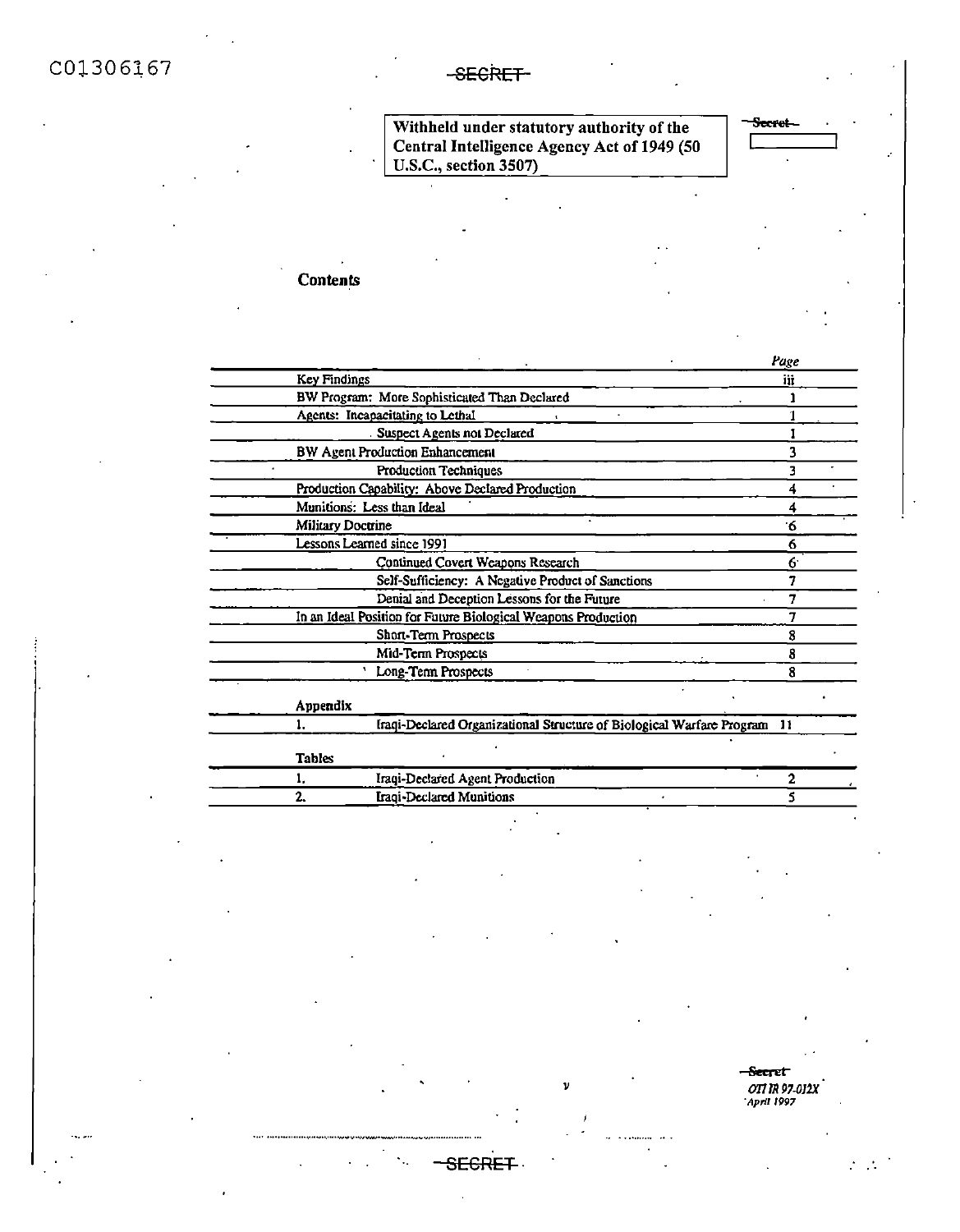**SECRET** 

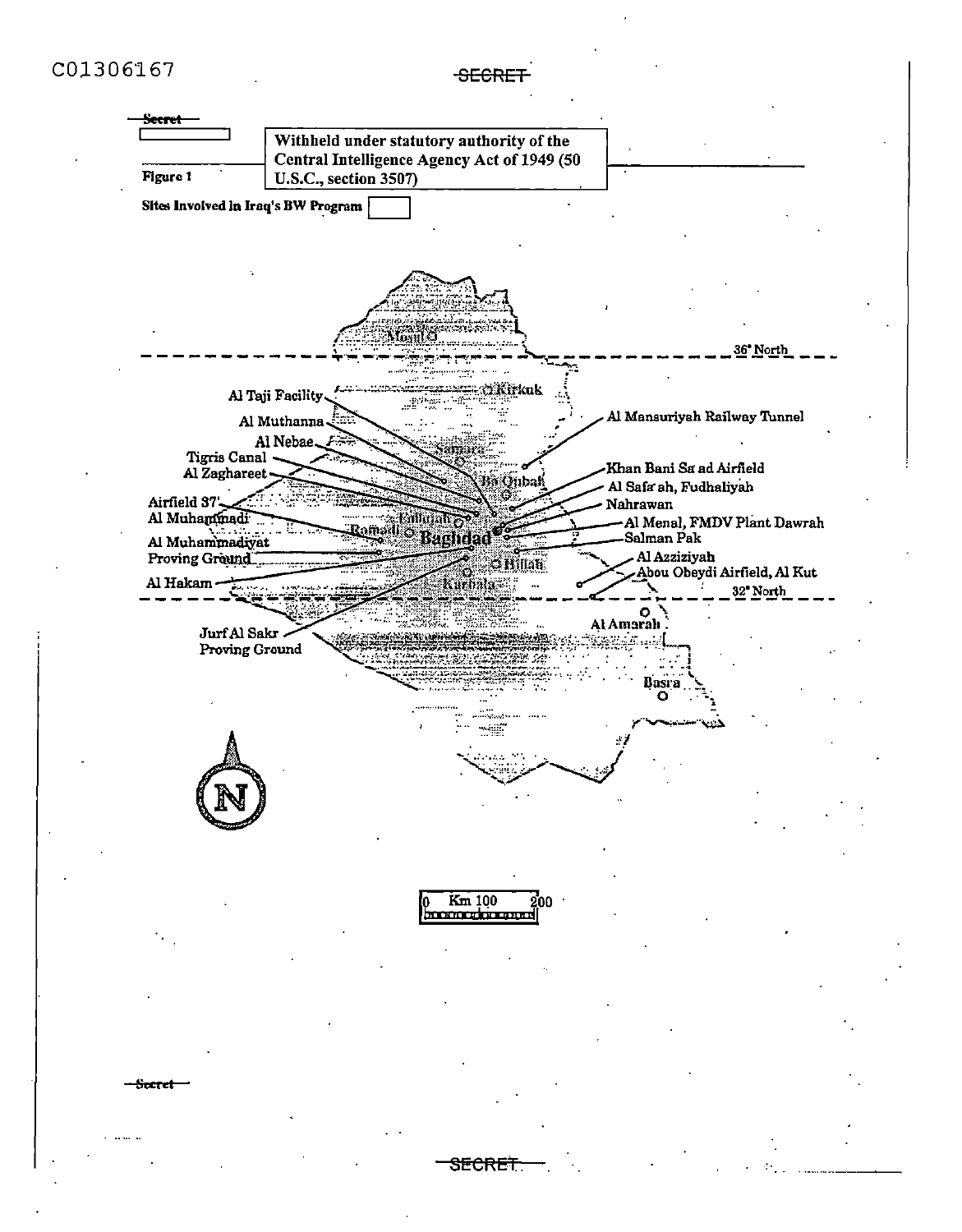<del>SECRE :</del>

Withheld under statutory authority of the Central Intelligence Agency Act of 1949 (50 **U.S.C., section 3507)** 

## Iraq's Biological Warfare Program: Well Positioned for the Future

BW Program: More Sophisticated Than Declared

Before the Gulf war, we assessed that Iraq had the most. extensive biological warfare (BW) program in the Middle East. We were contident that Iraq had produced anthrax and botulinum toxin and knew that it had the capability to weaponize those agents into bombs, missile warheads, and spray tanks. Multiple intelligence reports obtained after the war corroborated and expanded our assessments, pointing to Iraq's BW agent production and weaponization efforts.

For more than four years after the cease-fire, Iraq insisted that its BW program had never progressed beyond research. Despite the assistance of international intelligence information, UNSCOM was unable to show definitively that Iraq's BW program had progressed to production and weaponization. Iran was successfully able to provide plausible, legitimate explanations for facilities with dual-use canabilities and equipment.

E.O. 13526, section 1.4(c)

Only after Husayn Kamil's August 1995 defection did Iraq disclose substantially new, albeit incomplete. information on its offensive program, including key personnel, facilities, types of agents, and munitions (see figure 1). Iraq claims that after an initial failed attempt in the mid-1970s, research for the BW program was reinitiated in 1985 and full-scale production of BW agents began in 1987. Although a number of facilities were used for agent R&D and production, a new dedicated site for biological weapons production was built at al Hakam in 1988. Weapons trials of bombs and artiflery shells filled with anthrax simulant and toxin took place from 1988 through 1990.

After Iraq's invasion of Kuwait, a "crash" program was started to produce and deploy biological weapons. Iraq claims bombs and missile warheads were filled with anthrax, botulinum toxin, and aflatoxin and deployed to four locations for the duration of the war. In late 1990,

<del>SECRET</del>

Iraq produced spray tanks for both piloted and remotely piloted fighters that were capable of dispersing 2,000 liters of anthrax. Field trials of these tanks using an anthrax simulant were conducted in January 1991. Iraq claims that all biological agents and munitions were unilaterally destroyed in July 1991.

Multiple intelligence sources. UNSCOM inspections. and inconsistencies within Iraq's extensive BW declarations all indicate that the spectrum of Iraq's BW program-from R&D to BW agent production, to weapons testing, to munitions filling-was more sophisticated than admitted (see appendix). Furthermore, Baghdad's consistent obstruction of UNSCOM's information gathering and its denial or misrepresentation of the scope of its BW activities are designed to preserve those advanced capabilities deemed critical to restarting the program.

Agents: Incapacitating to Lethal

Iraq researched bacterial, viral, and toxin agents, producing effects varying from incapacitation to death. The range of agents declared by Iraq (see table 1) would allow a customized pairing of agent to munition for both tactical and strategic scenarios. Research encompassed not only human pathogens but also a plant pathogen, indicating an interest in economic warfare.

Growing evidence from intelligence and UNSCOM reports indicates that Iraq investigated additional undeclared agents, specifically plague, smallpox, and tularemia. Iraq has denied any research efforts on these agents and claims not to maintain any stocks. Iraq's admitted work on camelpox, however, has raised concerns that the agent was being used as a simulant for smallpox. [

#### **Suspect Agents Not Declared**



Withheld under statutory authority of the Central Intelligence Agency Act of 1949 (50 U.S.C., section 3507)

 $0.13526$ , section  $1.4(c)$ 

Εj.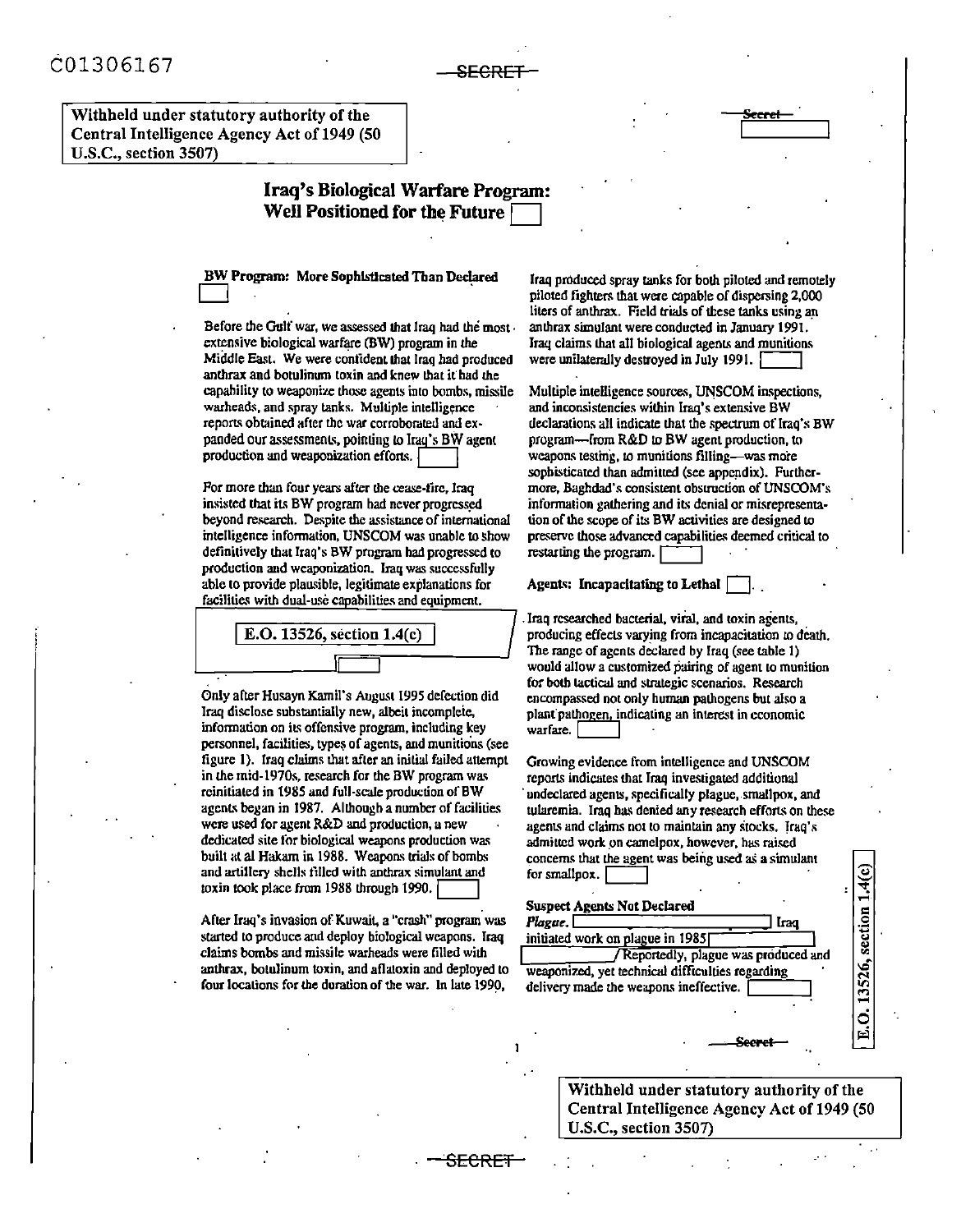$\pmb{\epsilon}$ 

## SEGRET

Withheld under statutory authority of the<br>Central Intelligence Agency Act of 1949 (50<br>U.S.C., section 3507)

Table 1

**Iraql-Declared Agent Production** 

| <b>Agents</b>                                                                 | Location                         | <b>Dates</b>                  | Research/<br>Production<br><b>Quantities</b>      | Production<br>Amount               |
|-------------------------------------------------------------------------------|----------------------------------|-------------------------------|---------------------------------------------------|------------------------------------|
| Aflatoxin                                                                     | Salman Pak<br>Al Safa'a          | Prc-1989<br>1989<br>1990      | Research<br>Production <sup>*</sup><br>Production | None<br>600L<br>1,600L<br>(2,200L) |
| Anthrax                                                                       | Al Muthanna<br>Salman Pak        | Pre-1990<br>Pre-1990<br>1990  | Research<br>Research<br>Production                | None<br>None<br>$150L -$           |
|                                                                               | Al Hakam                         | 1990                          | Production                                        | 8.350L<br>(8,500L)                 |
| <b>Bacillus</b> subtilis<br><i>(anthrax</i>                                   | Salman Pak                       | 1988<br>1989                  | Production                                        | 240L<br>300L                       |
| simulant)                                                                     | Al Hakam                         | 1989<br>1990                  | Production                                        | 250L<br>100L<br>(890L)             |
| Botulinum toxin                                                               | Al Muthanna                      | Pre-1988                      | Research                                          | None                               |
|                                                                               | Salman Pak                       | Pre-1988                      | Research<br>Production                            | None<br>400L                       |
|                                                                               | Al Taji<br>Al Hakam              | 1988<br>1988                  | Production                                        | 400L                               |
|                                                                               |                                  | 1989-90                       |                                                   | 13,200L                            |
|                                                                               | Al Menal                         | 1990-91                       | Production                                        | 5,400L<br>(19,400L)                |
| Clostridium perfringens                                                       | Salman Pak ·                     | 1988                          | Research                                          | None                               |
|                                                                               | Al Hakam                         | 1990                          | Production                                        | 340L                               |
| Ricin                                                                         | Salman Pak                       | <b>Unknown</b>                | Production                                        | 300g                               |
|                                                                               | Al Muthanna                      |                               | <b>Testing</b><br>Testing                         | None<br>None                       |
| Tricothecene                                                                  | Al Safa'a                        | 1990                          | Research                                          | None                               |
| Mycotoxins                                                                    | Salman Pak<br>Al Muthanna        | 1990<br>1990                  | Testing<br>Testing                                | None<br>None                       |
| Viruses<br>(camelpox,<br>acute hemorr-<br>hagic conjunctivitis,<br>rotavirus) | Al Menal                         | 1990                          | Research                                          | None                               |
| <b>Wheat Cover</b><br>Smut                                                    | Al Safa'a<br>Mosul<br>Salman Pak | 1983-86<br>1984-90<br>Unknown | Research<br>Production<br>Testing                 | None<br>1,988.5 tons<br>None       |
| This table is Confidential.                                                   |                                  |                               |                                                   |                                    |
| -Secret---                                                                    |                                  | 2                             |                                                   |                                    |

<del>\_SECRET\_</del>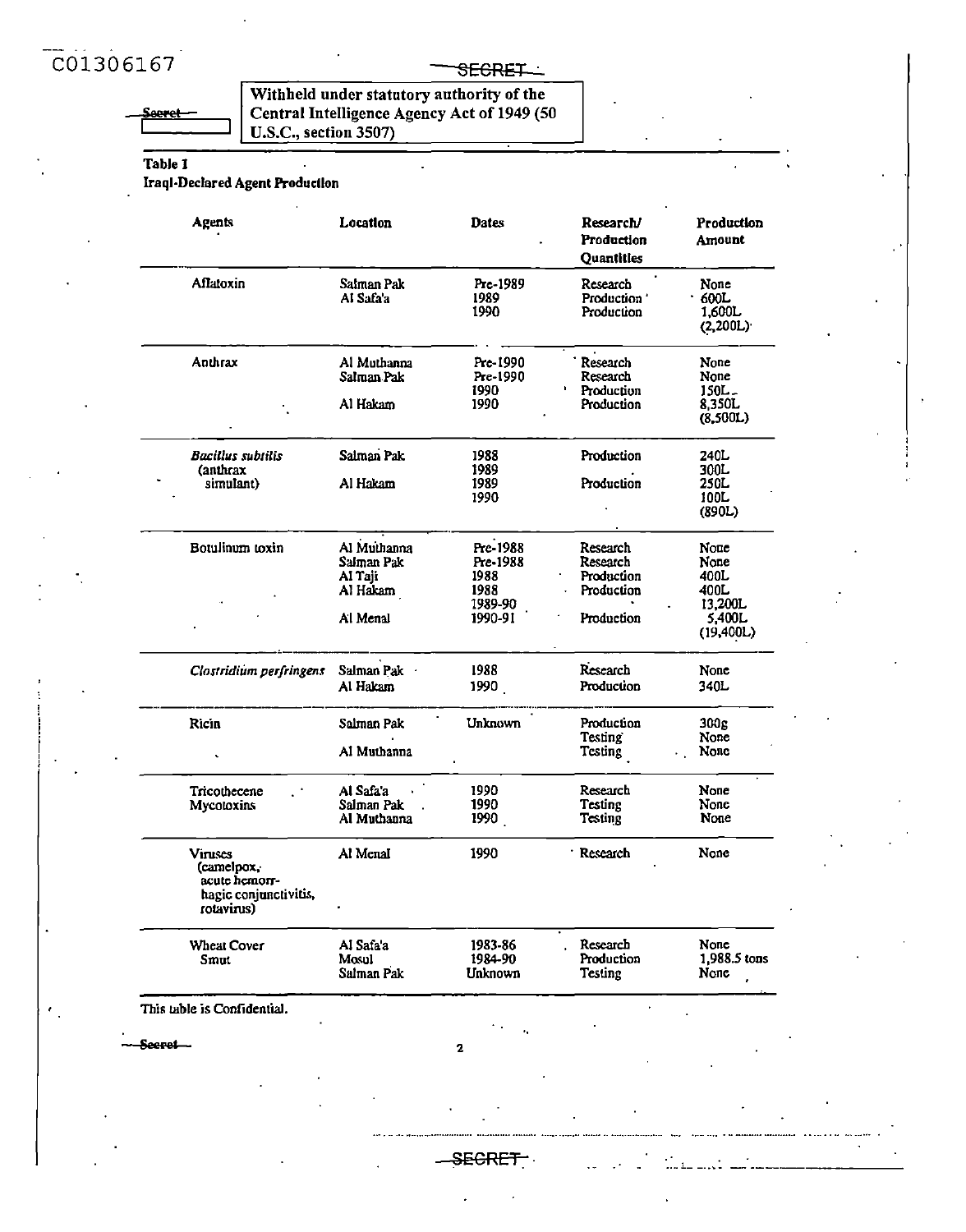#### SECRET

#### Withheld under statutory authority of the Central Intelligence Agency Act of 1949 (50 U.S.C., section 3507)



ogy dealing with anthrax and smallpox was made available to traq in the late 1980s, when scientists from that institute traveled to Iraq to provide BW assistance.

|  | E.O. 13526, section $1.4(c)$ |  |
|--|------------------------------|--|
|  |                              |  |

UNSCOM has discovered smallpox "seeds," smallpox vaccine, and freeze dryers labeled "smallpox machine.". Iraq claims that the "secds" are a vaccine strain needed in case the disease reemerges and the dryers were used in the 1950s to dry smallpox vaccine.

Tularemia. Iraq turned over strains of tularemia to the first UNSCOM BW team as a part of their "defensive" culture collection. Given Iraq's later admission of offensive work, it is likely that all organisms relinquished to that UNSCOM team also were investigated as part of the offensive program.

E.O. 13526, section 1.4(c)

#### **BW Agent Production Enhancement**

#### **Production Techniques**

Iraq has admitted to investigating production techniques that could increase the efficiency of dissemination and effectiveness of BW agents, Despite Iraq downplaying this research and claiming that significant progress was not made, it is clear that the value and importance of these techniques were recognized. Although reporting is not sufficient enough to allow an assessment of Iraq's actual progress, at a minimum, Iraq has positioned itself to make great strides in these areas.

<del>SEGRET.</del>

Mixtures. Iraq investigated mixing various BW agents with mustard, tear gas, and skin penetrating chemicals. recognizing that these chemicals could enhance the toxicity of the BW agent.

E.O. 13526, section 1.4(c)

aerosolized aflatoxin was lethal. but when mixed with tear gas the mixture caused only minor intoxication, then complete recovery. However, mixtures with DMSO--a skin penetrating chemicalappeared to enhance the effects of the BW agents anthrax and Clostridium perfringens. Although preliminary, these investigations demonstrate that Iraq was interested in more sophisticated final agent mixes.

Dried. In general, drying a BW agent increases the efficiency of dissemination, extends the shelf-life, and concentrates the agent for higher weapons load. Iraq acknowledged performing only two enclosed tests with dried anthrax on sheep. It has denied UNSCOM's accusations that wheat cover smut spores were used as simulants for dried BW agent during field trials. Drying equipment capable of processing large quantities of agent was in place at BW production facilities, although Iraq claims it was not used to dry BW agents. Iraq did, however, produce dried biopesticide after the war, demonstrating the ability to successfully use this type of equipment.

Carriers and stabilizers. Carriers and stabilizers can be added to BW agents to increase the efficiency of dissemination, stabilize the agent over extended periods of time, and protect the agent from heat or explosive shock. Iraq acknowledged investigating the addition of silica to wheat cover smut to increase dissemination efficiency and had plans to test its addition to aflatoxin as well. Other countries, such as the former Soviet Union, used silica as a carrier for BW agents.

Genetic engineering. Iraq admitted to an interest in applying genetic engineering to the development of antibiotic resistant agents. Although Iraq presented its past research in this area as elementary, conferring antibiotic resistance to an organism is relatively simple

Withheld under statutory authority of the Central Intelligence Agency Act of 1949 (50 U.S.C., section 3507)

Secret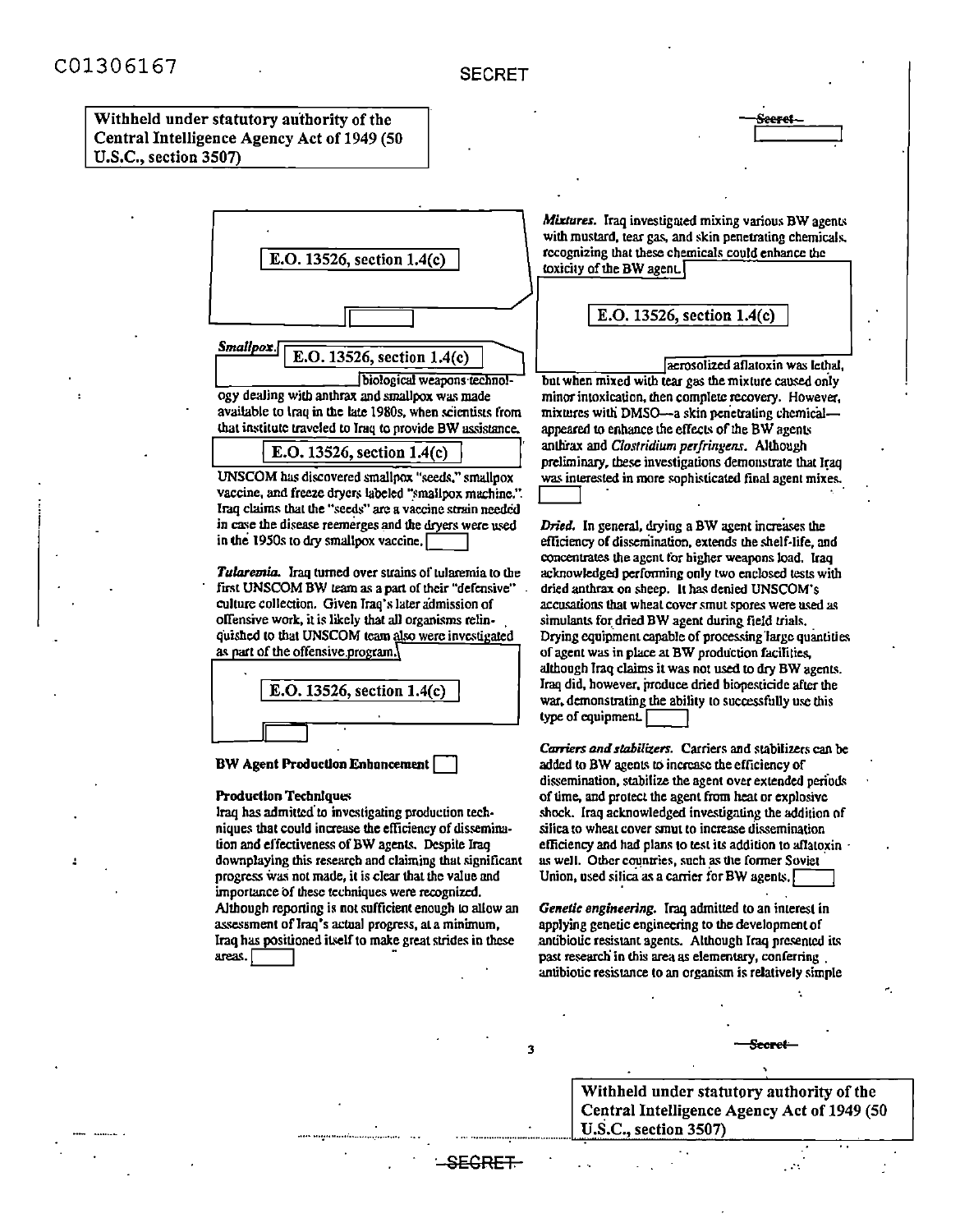Withheld under statutory authority of the Central Intelligence Agency Act of 1949 (50  $U.S.C.,$  section  $3507$ )

and Iraqi personnel would have been technically qualified to conduct such research. [

Production Capability: Above Declared Production

Iraq has been recalcitrant in providing details on the quantity, type, and timing of biological agent production. UNSCOM reported in December 1996 that Iraq had the potential for production far in excess of what it has claimed—two times higher for botulinum toxin. two to three times higher for aflatoxin, and five to six times higher for anthrax. Even Iraq keeps modifying its agent production quantities to correlate with the changing weapons production figures.



toxin type B.

E.O. 13526, section 1.4(c)

Reportedly, four filling

SECRI

machines—two large and two small—were ordered in March 1989 and required spare parts by October 1989 because of heavy use. The large machines possibly were used for filling bombs, such as the R400A, and the smaller machines for filling bomblets.

#### Munitions: Less than Ideal

Iraq examined a wide range of munitions for BW dissemination but lacked the necessary expertise and time to develop efficient systems before the Gulf war (see table 2). Much of the weaponization expertise for

<del>- Secret -</del>

BW came from the chemical warfare (CW) program using CW techniques and principles to modify conventional munitions for BW fill. BW and CW agents, however, require different delivery methods to maximize effectiveness. Filling CW-modified conventional munitions with BW agents probably contributed to Iraqi difficulties. The Iraqis described problems in several areas and provided other munitions data that suggest that the efficiency of their weapon's capability at the time of the Gulf war would have been limited. Despite problems (described in the following paragraphs), the munitions developed could still effectively deliver BW agents. Furthermore, Iraqi explanations of failure may have been designed to cover the exact nature of BW weaponization efforts.

Dispersal Efficiency. Although Iraq declared that they deployed bulk-filled R400A aerial bombs and al Husayn missile warheads during the Gulf war, it is doubtful how efficient either of these weapons would have been. The charge required to rupture the I-centimeter-thick bomb casing of the R400A would have created such an increase in internal pressure and temperature that it is likely much of the biological payload would have been destroyed. Likewise, the al Husayn warhead would have been a far better psychological terror weapon than an efficient disseminator of BW agent. Describing the warhead as a whim of Husayn Kamil, the Iraqis dismissed it as useless, believing the heat of reentry would destroy the bulk agent. In fact, most of the agent would likely have survived the reentry temperatures, as the warhead contained extra asbestos insulation. The warhead, however, may have faced rupturing problems similar to the R400A bomb.

Fuzing. Iraq's choice of an impact fuze for its BW munitions also limited the potential effectiveness. Iraq claims to have made the decision to outfit its warheads and bombs with impact fuzes based on a visual assessment of acrosol clouds generated during comparative static field tests mimicking proximity and impact fuzes. Although the dispersal efficiency from the ground burst of a low terminal velocity bomb would probably be. superior to that of the high terminal velocity al Husayn. neither would generate efficiently a respirable aerosol. The rationale for declaring the use of impact fuzes may have rested more on the limited availability of proximity fuzes or the desire to withhold information from UNSCOM that indicated development of more sophisticated munitions.

> Withheld under statutory authority of the Central Intelligence Agency Act of 1949 (50 U.S.C., section 3507.)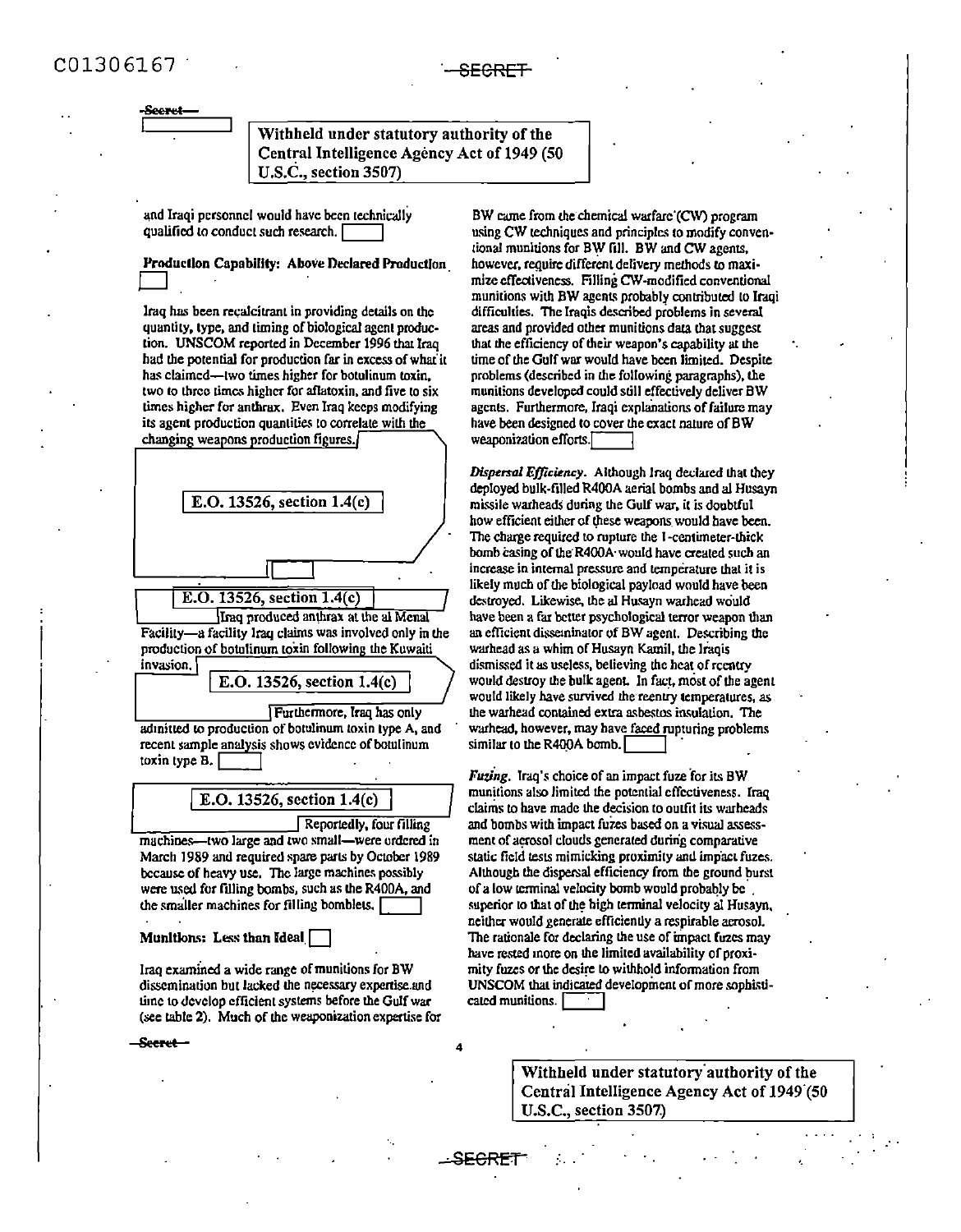$C01306167$ 

section  $1.4(c)$ 

0.13526,

#### **SECRET**

Withheld under statutory authority of the Central Intelligence Agency Act of 1949 (50 U.S.C., section 3507)

Sacret

# Table 2

**Iraul-Declared Munitions** 

| <b>Munition</b>                                                          | <b>Field Tested</b>                              | Deployed                                                         |
|--------------------------------------------------------------------------|--------------------------------------------------|------------------------------------------------------------------|
| Al Husayn missile<br>warhead                                             | Simulants<br>oil<br>"spoilt" sarin               | Anthrax<br>Botulinum toxin<br>Aflatoxin<br>$(25 \text{ total})$  |
| R400A bombs                                                              | Anthrax simulant<br>Botulinum toxin              | Anthrax<br>Botulinum toxin<br>Aflatoxin<br>$(166 \text{ to } 1)$ |
| 122-mm artillery shells                                                  | Anthrax simulant<br>Botulinum toxin<br>Aflatoxin | None                                                             |
| 155-mm rockets                                                           | Ricin                                            | None                                                             |
| LD-250 bombs                                                             | Anthrax simulant.<br>Botulinum toxin             | None                                                             |
| Modified drop tanks .<br>for Mirage F-1 and<br>temoraly niloted size-aft | Anthrax simulant                                 | 4 modified                                                       |

This table is Confidential.

Parachute-retarded warhead. In early 1995, UNSCOM uncovered Iraq's Meteo-1 project, a prewar attempt to procure hundreds of parachute systems for the Al Husayn warhead. The Metco-1 project probably was an attempt at weaponizing BW agents for the Al Husayn. The parachute system would both stabilize and slow down the Al Husayn warhead to less than 10 meters per second/

This slow speed significantly reduces the difficulties in fuzing and dispersing a BW agent. Furthermore<sup>[</sup> lirau had a facility

designed to fill parachute-relarded, aircraft-delivered bombs, and weapons filling had reportedly begun by at least the end of 1990. Iraq claims that the systems were to be used for one or two flight tests to recover video payloads used to monitor the break-up of Al Husayn missiles.

Aerosol Devices. The two spray systems designed by Iraq probably would have been its most efficient delivery system. The modified 2,200-liter fuel drop tanks fitted to the Mirage F-1 aircraft could have created a line source of a respirable aerosol. and lests using a simulant for anthrax were conducted during the air war in January 1991, according to Iraqi declarations. The Zubaydi aerosol device was a standard pesticide sprayer, adapted with overlaying mesh screens to obtain smaller particle sizes, and was fitted to a helicopter.. Iraq claims the results of 1988 tests in which this device was used were E.O. 13526, section 1.4(c)

Cluster munitions. Although Iraq claims that all its BW munitions contained bulk fill, growing evidence indicates that Iraq had an early interest in developing cluster bombs for BW.

unsatisfactory, and the project was abandoned.

Withheld under statutory authority of the Central Intelligence Agency Act of 1949 (50 U.S.C., section 3507)

5

<del>-SECRE</del>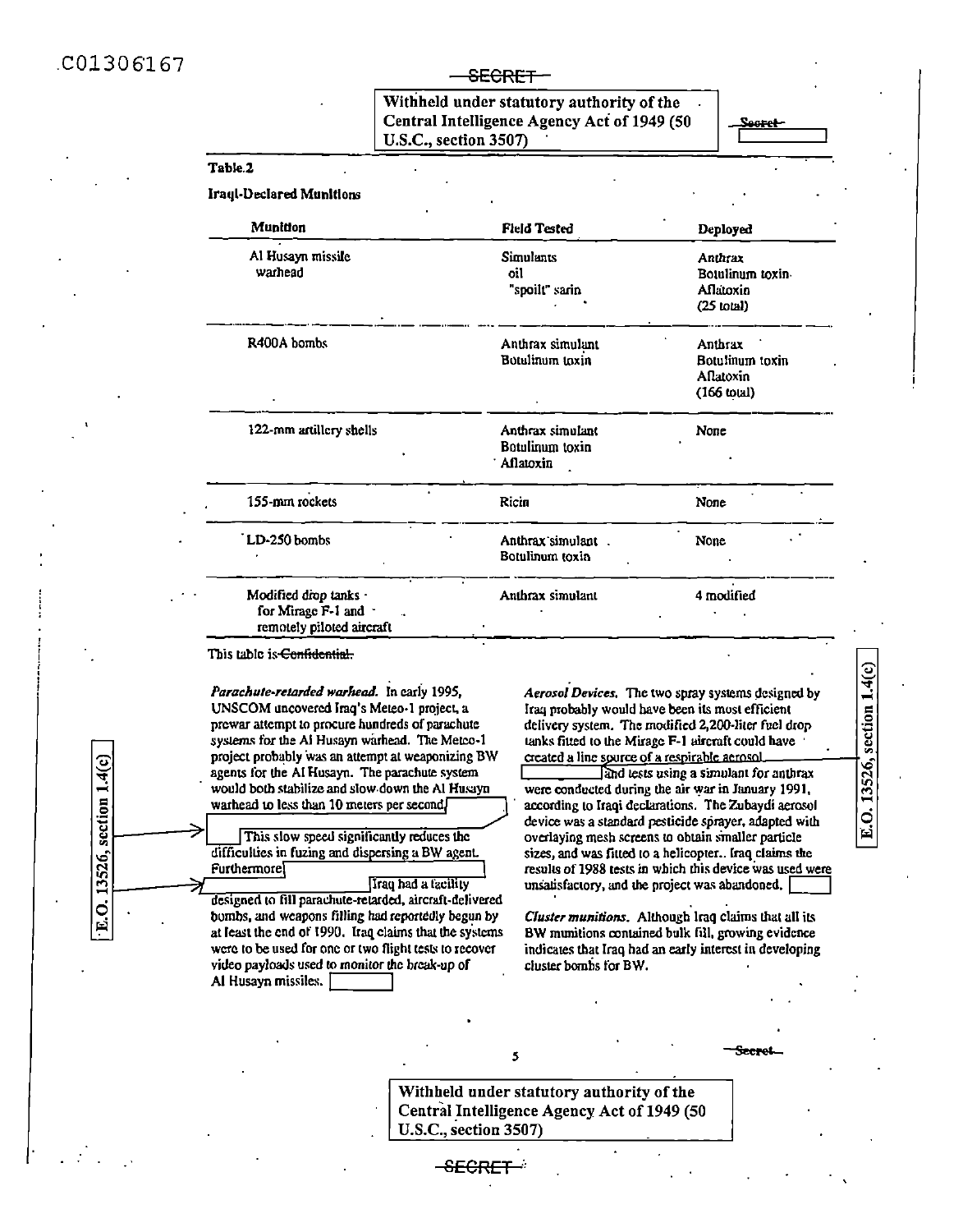

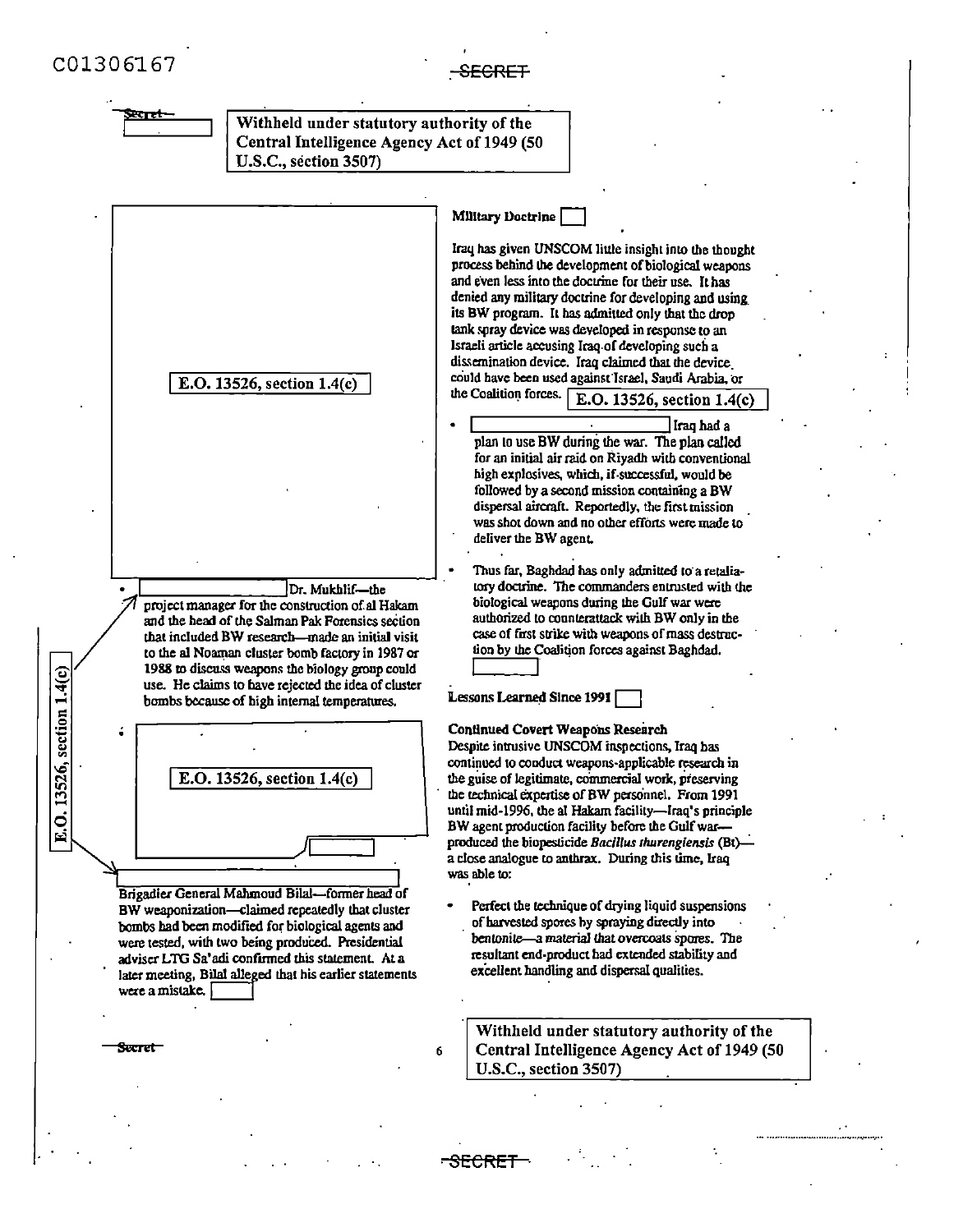# $: C01306167$

 $0.13526$ , section  $1.4(c)$ 

菌

#### -<del>SECRET</del>

Withheld under statutory authority of the Central Intelligence Agency Act of 1949 (50 U.S.C., section 3507)

> Successfully produce the  $Bt$  in a respirable particle size ranging from 1 to 10 microns. This size is ideal for the dissemination of BW agents in which the aerosol produced can be inhaled; it is not ideal for a biopesticide that must be at least 10 times this size to effectively coat crops.

> Conduct dissemination trials in conjunction with biologists from the Tuwaitha Nuclear Facility. These tests—carried out under differing climatic conditions---would provide Iraq with valuable data for agent dissemination. $\Box$

Although UNSCOM recently destroyed al Hakam, the past five years of research at the facility greatly enhanced Iraq's capability to produce and disseminate anthrax and other BW agents.

Self-Sufficiency: A Negative Product of Sanctions Since the cease-fire, sanctions have seriously, but only temporarily, crippled Iraq's ability to conduct biological research. They also have forced Iraq to become more self-sufficient. On the basis of successful reverseengineering efforts, Iraq now has the design and manufacturing facilities to indigenously produce its own biological production equipment, specifically fermentation units. It is virtually impossible to know where these fermentors may now be located. Developing the ability to manufacture these fermenters mini-. mizes reliance on foreign equipment suppliers in the future and complicates international efforts to track biological activities through procurement orders.

lit was lraq's long-term plan to have dual-use facilities that could convert to chemical and biological weapons production. This plan was devised in reaction to compromises of the al Muthanna State Establishment chemical warfare facility and the Salman Pak biological warfare facility. Some other countries, particularly Russia, use mobilization concepts that would enable specific civilian institutes to convert to the production and weaponization of BW agents in a wartime situation.

Denial and Deception Lessons for the Future Iraq has learned valuable lessons from the war and the inspection experience.



Multiple inspections and interrogation sessions have been devoted in part to questioning the Iraqis about cluster bombs for biological agents.

 $E.O. 13526$ , section  $1.4(c)$ 

 $1.4(c)$ 

section

13526,

 $\ddot{\circ}$ 

Iraq developed a security committee to act as the primary command and control organization for deception operations-hiding material, providing false documents, camouflage, and delay tactics-mounted against UN inspectors visiting Iraq.

These coordinated deception efforts contributed to Iraq's four years of success in hiding the true nature of its offensive program. Even after Husayn Kamil's defection and the subsequent disclosures, Iraq still has attempted to deny certain BW activities.

In an Ideal Position for Future Biological Weapons Production

Barring Saddam's overthrow or a sea change in Iraq's. military posture, it is highly unlikely that Iraq will relinquish plans to resurrect its offensive BW program.

> Withheld under statutory authority of the Central Intelligence Agency Act of 1949 (50 U.S.C., section 3507)

<del>SECRET</del>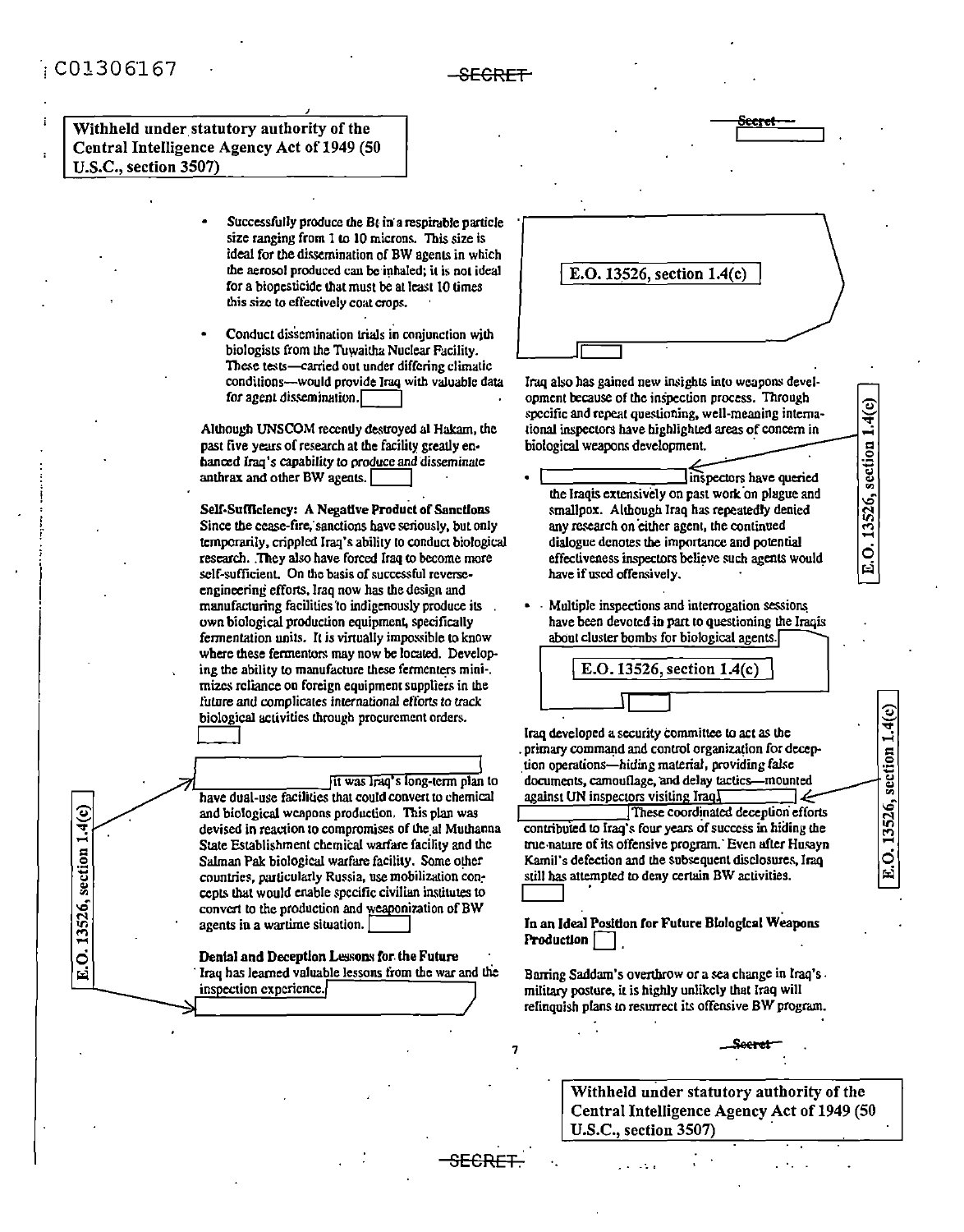# iecret

## Withheld under statutory authority of the Central Intelligence Agency Act of 1949 (50 U.S.C., section 3507)

The lessons Iraq has learned over the past six years. coupled with its experience before the war, place Baghdad in an ideal position to resume production and weaponization of BW agents once sanctions are lifted or UNSCOM's presence is diminished.

#### **Short-Term Prospects**

In the one to two years after sanctions are lifted, Iraq probably will work toward regaining its prewar status by pursuing many of the same agents and improving upon munitions from its prewar program. UNSCOM's destruction of facilities and equipment associated with the past program have made near-term start up of offensive activities more complicated. Even with minimal UNSCOM interference, Iraq is likely to locate the program to unmonitored sites, and it will take some time to overcome inevitable start-up problems. Iraq. however, has a number of remaining capabilities that will ease the resurrection of its offensive program:

- The technical cadre of scientists and engineers formerly involved in BW work have been maintained. Many are associated with the National Monitoring Directorate—an analogue to the UN's Baghdad Monitoring and Verification Center-and have been involved in the UNSCOM inspections and discussions.
- Facilities remain that are capable of conducting biological production and metal/munitions manufacturing.
- Iraq's reliance on foreign technology and expertise is far less than before the war and it has the capability to produce biological production equipment indigenously.

#### **Mid-Term Prospects**

**Seeret** 

By five years after sanctions cease, Iraq probably will have consolidated in-country expertise on agent production. Having mastered production of traditional BW agents such as anthrax and botulinum toxin, Iraq probably would investigate additional agents. Iraq admitted that much of its early research on anthrax and botulinum toxin was accomplished through literature. searches of the old US offensive program. If the Iraqis continue that approach, Iraq may investigate agents such as Q-fever and tularemia. It may also elaborate upon the prewar research conducted on mixing agents.

#### E.O. 13526, section  $1.4(c)$

Finally, Iraq would likely concentrate on ways to enhance the efficiency and effectiveness of the BW agent by perfecting the production of dried agents in the correct particle size and expanding the prewar research conducted on carriers, such as silica and bentonite.

Iraq also probably will move toward more sophisticated and flexible dissemination systems. Although the Iraqis probably will continue to modify conventional weapons for BW fill, they will likely attempt to progress beyond terror weapons and strive for an efficient dissemination of agents.

- Spray type devices can be designed to deliver anaerosol by nonexplosive means and can be fitted to virtually all aircraft including remotely piloted vehicles and cruise missiles.
- Submunition development would increase the efficiency of agent dissemination for both air bombs and missile warheads. I

Iraq may develop a military doctrine to include use of BW with special forces. Baghdad probably will continue to view the use of BW primarily as a deterrent and secondarily as a retaliatory or last resort weapon. Iraq may view the use of BW by special forces, however, as ideally suited for covert. first-strike missions.

#### **Long-Term Prospects**

<del>SECRET</del>

Long-term projections on how Iraq's program will progress are difficult to predict. Iraq may continue the application of genetic engineering to BW agents. Genetic engineering can be used effectively to increase the virulence of and confer antibiotic resistance to organisms. It is also possible that Iraq could investigate transferring toxin genes from one pathogenic organism to another, in essence creating an organism with characteristics of both. Although the techniques for conferring antibiotic resistance to an organism are not difficult, Iraq would have to vastly improve its general capabilities in the field of molecular biology to carry out more sophisticated research such as increasing virulence or toxin gene transfer.

> Withheld under statutory authority of the Central Intelligence Agency Act of 1949 (50 U.S.C., section 3507)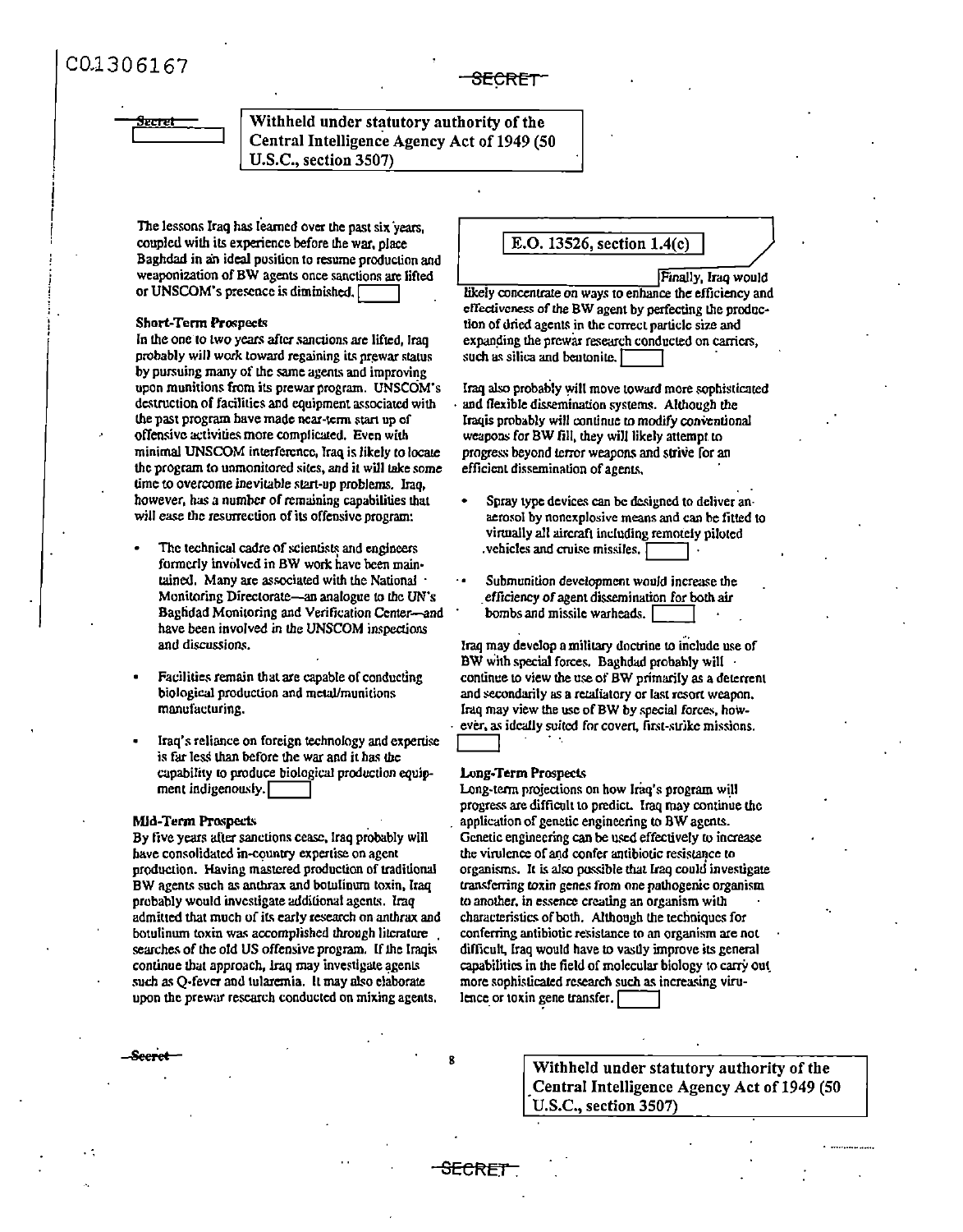# C0.1306167 - SEGRE

SECRET

Withheld under statutory authority of the Central Intelligence Agency Act of 1949 (50 U.S.C., section 3507)

<u>Seerel</u>

lraq may also move beyond dedicated BW facilities and

and  $\overline{\phantom{a}}$ create true dual-use facilities that would only produce **biological weapons in lime of necessity. To ensure a**  smooth transition, this concept would be possible only **after many reliable and reproducible production and**  munitions filling runs bad been accomplished. (S NF)

Just as Iraq's prospects for rebuilding its BW program are promising, Intelligence Community (IC) prospects for identifying, monitoring, and penetrating that same program have been greatly diminished. Iraq bas improved not only the technical capabilities needed for a sophisticated BW program, but also has learned how to protect that program from foreign intelligence

services. Iraq will likely develop new procurement **networks taking into account the tracking methods the** IC used before the war.

<sup>f</sup>E.O. 13526, section l.4(c)

Withheld under statutory authority of the Central Intelligence Agency Act of 1949 (SO U.S.C., section 3507)

*Rt!Vtnt blank.* 9